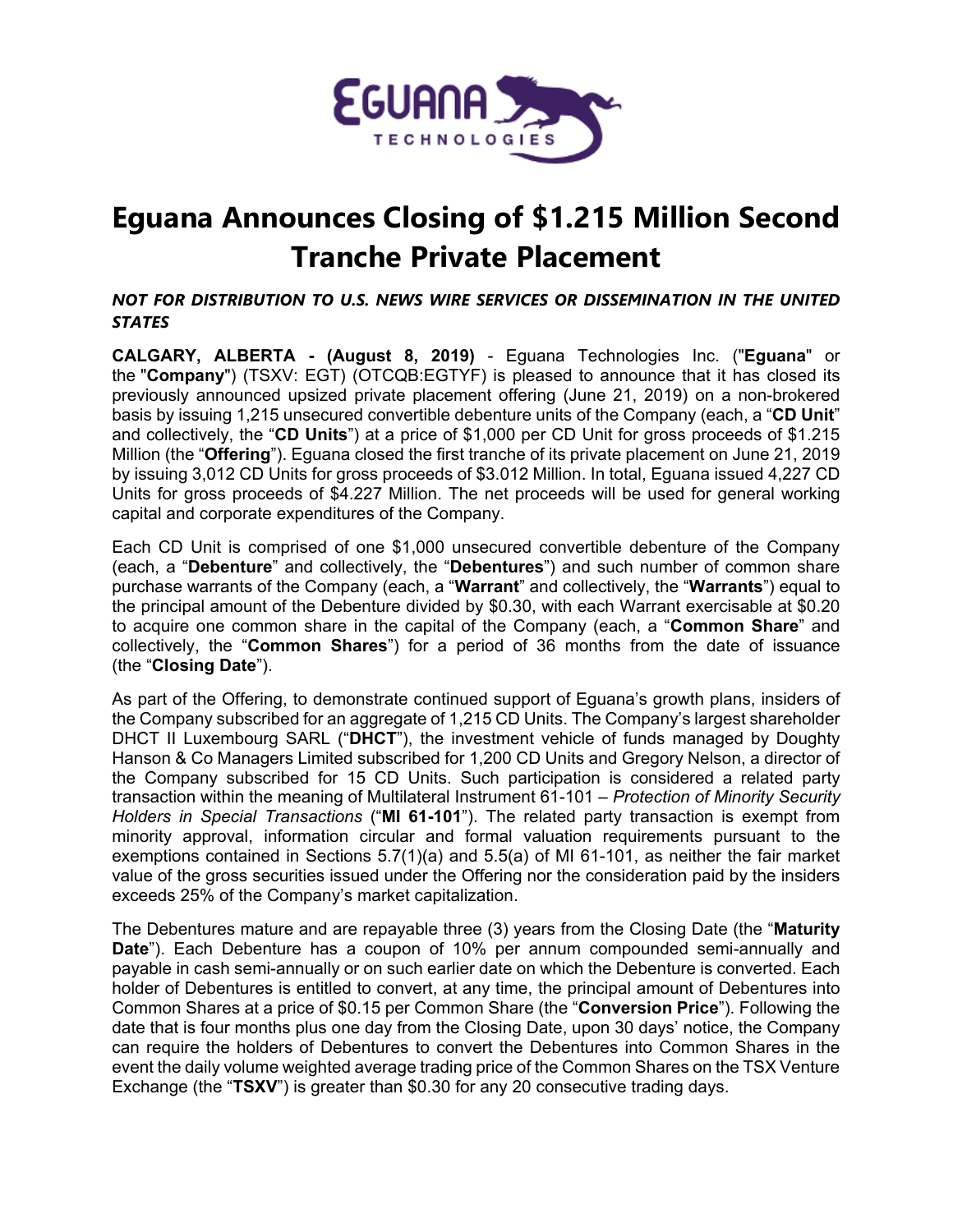

All securities issued pursuant to the Offering will be subject to a statutory hold period lasting four months and one day following the Closing Date and any applicable US restrictions. The Offering is subject to approval of the TSXV.

As part of the Offering, DHCT has acquired ownership of (i) \$1.2 million principal amount of Debentures convertible at the option of DHCT into 8,000,000 Common Shares, representing approximately 3.53% of the presently issued and outstanding Common Shares and (ii) 4,000,000 Warrants entitling DHCT to subscribe to 4,000,000 Common Shares at a price of \$0.20 per Common Share, representing approximately 1.76% of the presently issued and outstanding Common Shares.

Immediately prior to the acquisition, DHCT owned (i) 58,018,921 Common Shares, representing approximately 25.57% of the presently issued and outstanding Common Shares, (ii) one Series 8 First Preferred Share of the Company, representing 100% of the presently issued and outstanding Series 8 First Preferred Shares of the Company, (iii) 434,860 Series A Preferred Shares of the Company (the "**Series A Preferred Shares**"), representing 100% of the presently issued and outstanding Series A Preferred Shares, which may be converted at the option of DHCT into 18,119,166 Common Shares, and (iv) 1,863,095 warrants to purchase Common Shares (the "**Previous Warrants**"). Assuming the conversion in full of the Series A Preferred Shares and exercise in full of the Previous Warrants, DHCT would have owned, immediately prior to the acquisition, 78,001,182 Common Shares, representing approximately 31.59% of the Common Shares.

Following completion of this acquisition, DHCT owns (i) 58,018,921 Common Shares, representing approximately 25.57% of the presently issued and outstanding Common Shares, (ii) one Series 8 First Preferred Share of the Company, representing 100% of the presently issued and outstanding Series 8 First Preferred Shares of the Company, (iii) 434,860 Series A Preferred Shares, representing 100% of the presently issued and outstanding Series A Preferred Shares, which may be converted at the option of DHCT into 18,119,166 Common Shares, (iv) 5,863,095 warrants to purchase Common Shares, and (v) \$1,200,000 principal amount of Debentures. Assuming the conversion in full of the Series A Preferred Shares and Debentures, and exercise in full of the warrants held by DHCT following the acquisition, DHCT would own 90,001,182 Common Shares, representing approximately 34.76% of the Common Shares.

The securities were acquired through a private placement with the Company as further described above. DHCT has acquired the Debentures and Warrants for investment purposes, and may acquire further securities of the Company, or dispose of its holdings of securities of the Company, both as investment conditions warrant.

## **About Eguana Technologies Inc.**

Based in Calgary, Alberta Canada, Eguana Technologies Inc. (EGT: TSX.V) (OTCQB: EGTYF) designs and manufactures high performance residential and commercial energy storage systems. Eguana has two decades of experience delivering grid edge power electronics for fuel cell, photovoltaic and battery applications, and delivers proven, durable, high quality solutions from its high capacity manufacturing facilities in Europe and North America.